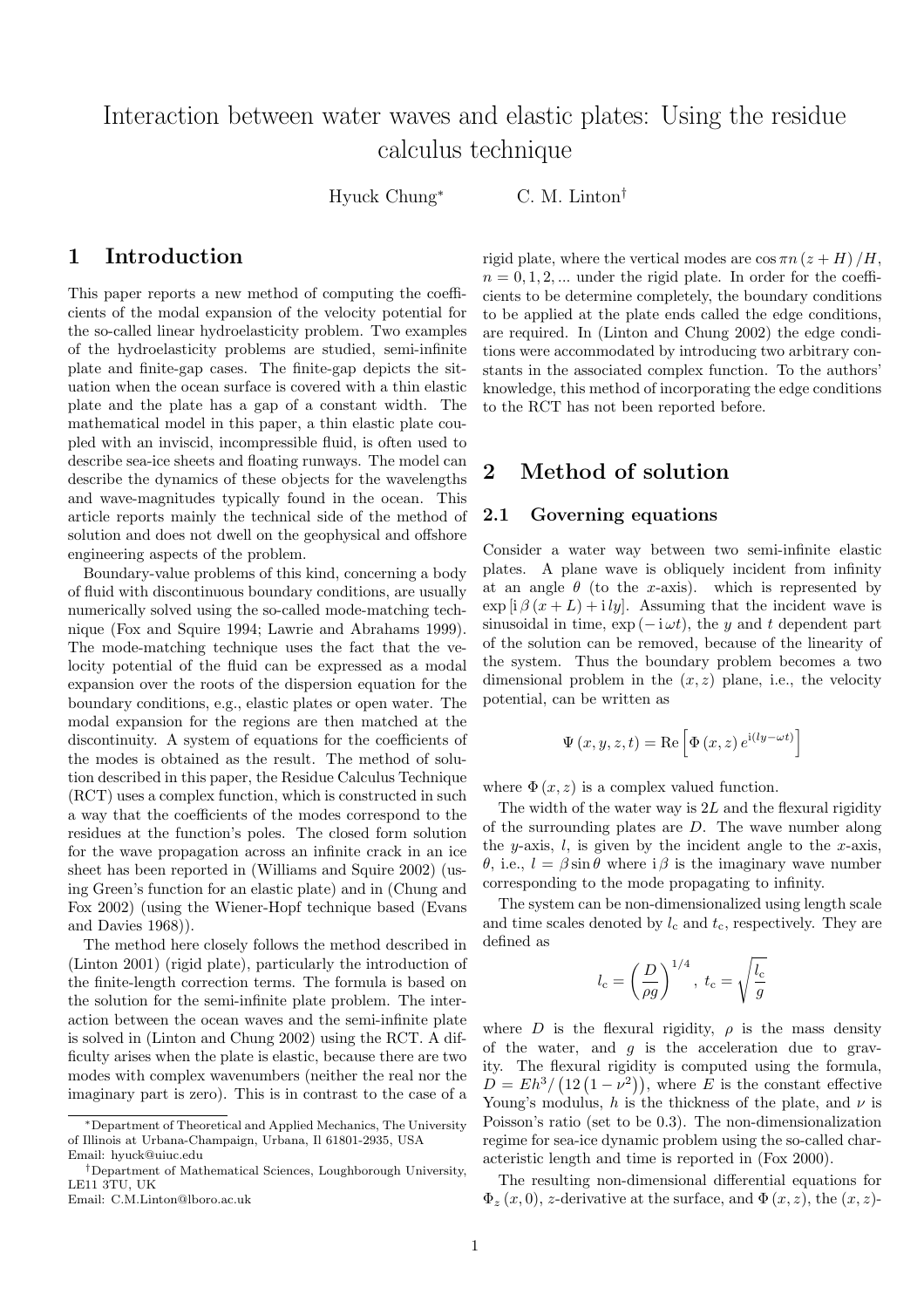part of the velocity potential are (see (Chung and Fox 2002))

$$
\begin{aligned} \left(\partial_x^4+1-\delta\right)\Phi_z-\omega^2\Phi&=0\quad\text{for}\quad z=0,\left|x\right|>L,\\ \left(\nabla_{x,z}^2-l^2\right)\Phi&=0\quad\text{for}\quad -H< z<0,\\ \Phi_z&=0\quad\text{for}\quad z=-H,\\ \Phi_z-\omega^2\Phi&=0\quad\text{for}\quad z=0,\left|x\right|< L. \end{aligned}
$$

For simplicity the inertial term is set as  $\delta = m\omega^2$ , where m is the non-dimensional mass density per unit area of the plate (normalized by  $\rho l_c$ ). The plate covered region for the semi-infinite plate case is  $x > 0$ , and the region  $x < 0$  is free surface.

#### 2.2 Method of solution

For simplicity the potential is decomposed into antisymmetric and symmetric potentials denoted by  $\Phi^-$  and  $\Phi^+$ , respectively, i.e., the solutions  $\Phi^{\pm}$  satisfy the boundary conditions  $\Phi_x^+ = 0, \, \Phi^- = 0 \text{ on } x = 0.$ 

Define orthogonal sets of functions of  $z$  in the free surface region and plate covered region,

$$
\phi_n(z) = N_n^{-1} \cos k_n (z+h),
$$
  
\n
$$
N_n^2 = \frac{1}{2} h \left( 1 + \frac{\sin 2k_n h}{2k_n h} \right) , \quad \text{for } n \ge 0
$$
  
\n
$$
\psi_n(z) = M_n^{-1} \cos \kappa_n (z+h),
$$
  
\n
$$
M_n^2 = \frac{1}{2} \left( h\omega^2 - \left( 5\kappa_n^4 + 1 - \delta \right) \sin^2 \kappa_n h \right) \quad \text{for } n \ge -2
$$

where  $k_n$  and  $\kappa_n$  are the roots of the dispersion equation

$$
\omega^2 + k_n \tan k_n h = 0,
$$
  

$$
\omega^2 + \left(\kappa_n^4 + 1 - m\omega^2\right) \kappa_n \tan \kappa_n h = 0,
$$

respectively. The orthogonality relation for free-surface region is

$$
\int_{-h}^{0} \phi_m(z) \phi_n(z) dz = \delta_{mn}.
$$

The subscript n for  $\psi$  includes  $-2$  and  $-1$  which are complex roots of the dispersion equation and that  $\kappa_{-2} = \kappa_{-1}^*$  (\* denotes the complex conjugate). The normalizing factors  $M_n$  are chosen so that

$$
\omega^2 \int_{-h}^0 \psi_m(z) \psi_n(z) dz = \delta_{mn} + (\kappa_m^2 + \kappa_n^2) \psi_m'(0) \psi_n'(0)
$$
\n(2.1)

where the prime indicates the *z*-derivative.

The modal expansion of the potentials are

$$
\Phi^{\pm}(x, z) = (e^{-\beta_0(x+L)} + R^{\pm}e^{\beta_0(x+L)}) \psi_0(y) \n+ \sum_{n=-2, n \neq 0}^{\infty} b_n^{\pm}e^{\beta_n(x+L)} \psi_n(z), \quad x < -L,
$$
\n
$$
\Phi^{\pm}(x, z) = \sum_{n=0}^{\infty} a_n^{\pm} (e^{\alpha_n x} \pm e^{-\alpha_n x}) \phi_n(z), \quad -L < x < 0,
$$

where  $\alpha_n = \sqrt{k_n^2 + l^2}$  and  $\beta_n = \sqrt{k_n^2 + l^2}$ . Note that the pure imaginary wave numbers are  $\alpha_0 = -i \alpha$  and  $\beta_0 = -i \beta$ for the positive real numbers  $\alpha$  and  $\beta$ . The reflection and the transmission coefficients can be obtained from  $R = R^+$  +  $R^-$ ,  $T = R^+ - R^-$ .

From the continuity conditions for  $\Phi^{\pm}$  and  $\Phi^{\pm}_x$  at  $x = -L$ , the equations for  $a_n^{\pm}$  and  $b_n^{\pm}$  after applying the orthogonality relation for  $\phi_n$  are

$$
2c_{0m} + \sum_{n=-2}^{\infty} b_n^{\pm} c_{nm} = \pm a_m^{\pm} \left( e^{\alpha_m L} \pm e^{-\alpha_m L} \right),
$$
  

$$
\sum_{n=-2}^{\infty} b_n^{\pm} \beta_n c_{nm} = \mp a_m^{\pm} \alpha_m \left( e^{\alpha_m L} \mp e^{-\alpha_m L} \right).
$$
 (2.2)

$$
c_{nm} = \frac{A_m B_n}{\beta_n^2 - \alpha_m^2}, \ A_m = \frac{\cos k_m h}{N_m}, \ B_n = \frac{\kappa_n \sin \kappa_n h + \omega^2 \cos \kappa_n h}{M_n}.
$$

Notice that  $A_m$  and  $B_n$  are  $O(1)$  as  $n \to \infty$ . Eliminating  $a_m^{\pm}$  from the two equations then gives

$$
\sum_{n=-2}^{\infty} V_n^{\pm} \left( \frac{1}{\beta_n - \alpha_m} \pm \frac{e^{-2\alpha_m L}}{\beta_n + \alpha_m} \right) = \frac{1}{\beta_0 + \alpha_m} \pm \frac{e^{-2\alpha_m L}}{\beta_0 - \alpha_m}
$$
\n(2.3)

where  $V_0^{\pm} = R^{\pm}$  and the coefficients  $V_n^{\pm} = b_n^{\pm} B_n / B_0$  are the unknowns which will be determined using the residue calculus.

#### 2.3 RCT

Define a function  $f^{\pm}(\zeta), \zeta \in \mathbb{C}$ ,

$$
f^{\pm}(\zeta) = \frac{G^{\pm}g^{\pm}(\zeta)}{(\zeta + \beta_0)(\zeta - \beta_{-2})(\zeta - \beta_{-1})} \prod_{n=0}^{\infty} \frac{1 - \zeta/\alpha_n}{1 - \zeta/\beta_n},
$$

$$
g^{\pm}(\zeta) = \zeta^2 + \gamma_1^{\pm}\zeta + \gamma_2^{\pm} + \sum_{n=0}^{\infty} \frac{C_n^{\pm}}{\zeta - \alpha_n}.
$$

The function  $f^{\pm}$  has simple poles at  $\zeta = \beta_n$ ,  $n \geq -2$  and at  $\zeta = -\beta_0$ , but no zeros at  $\zeta = \alpha_n$ ,  $n \geq 0$  contrary to the semi-infinite case. Note the polynomial of  $(\gamma_1^{\pm}, \gamma_2^{\pm})$  of  $g^{\pm}(\zeta)$ determines the unique solution of the boundary value problem because of  $f^{\pm}$  having a proper asymptotic behaviour. It can be shown that  $f^{\pm}(\zeta) = O(\zeta^{-1})$  as  $|\zeta| \to \infty$  using the same argument in Appendix A of (Linton 2001), since  $\alpha_n = \pi n/H + O(n^{-1})$  and  $\beta_n = \pi n/H + O(n^{-4})$  as  $|\zeta| \to \infty$ .

Consider the contour integration and use the Cauchy's residue theory

$$
\frac{1}{2\pi i} \int_{\Gamma} f^{\pm}(\zeta) \left( \frac{1}{\zeta - \alpha_m} \pm \frac{e^{-2\alpha_m L}}{\zeta + \alpha_m} \right) d\zeta = 0
$$

(2.1) where Γ is an integral contour that can be expanded to include all  $\beta_n$ 's. The above equation is then equivalent to Eqn. 2.3, given that the following conditions are satisfied,

$$
f^{\pm}(\alpha_m) \pm e^{-2\alpha_m L} f^{\pm}(-\alpha_m) = 0
$$
, for  $m = 0, 1, ...$  (2.4)

Rewriting Eqn. 2.4 for  $C_n^{\pm}$  gives

$$
C_m^{\pm} \pm D_m \sum_{n=0}^{\infty} \frac{C_n^{\pm}}{\alpha_m + \alpha_n} = \pm D_m \left( \alpha_m^2 - \gamma_1^{\pm} \alpha_m + \gamma_2^{\pm} \right) (2.5)
$$

where

$$
D_m = e^{-2\alpha_m L} \frac{2\alpha_m(\alpha_m + \beta_0)(\alpha_m - \beta_{-2})(\alpha_m - \beta_{-1})(\alpha_m - \beta_m)}{(\alpha_m - \beta_0)(\alpha_m + \beta_{-2})(\alpha_m + \beta_{-1})(\alpha_m + \beta_m)}
$$

$$
\times \prod_{n=0, n \neq m} \frac{(1 - \alpha_m/\beta_n)(1 + \alpha_m/\alpha_n)}{(1 + \alpha_m/\beta_n)(1 - \alpha_m/\alpha_n)}
$$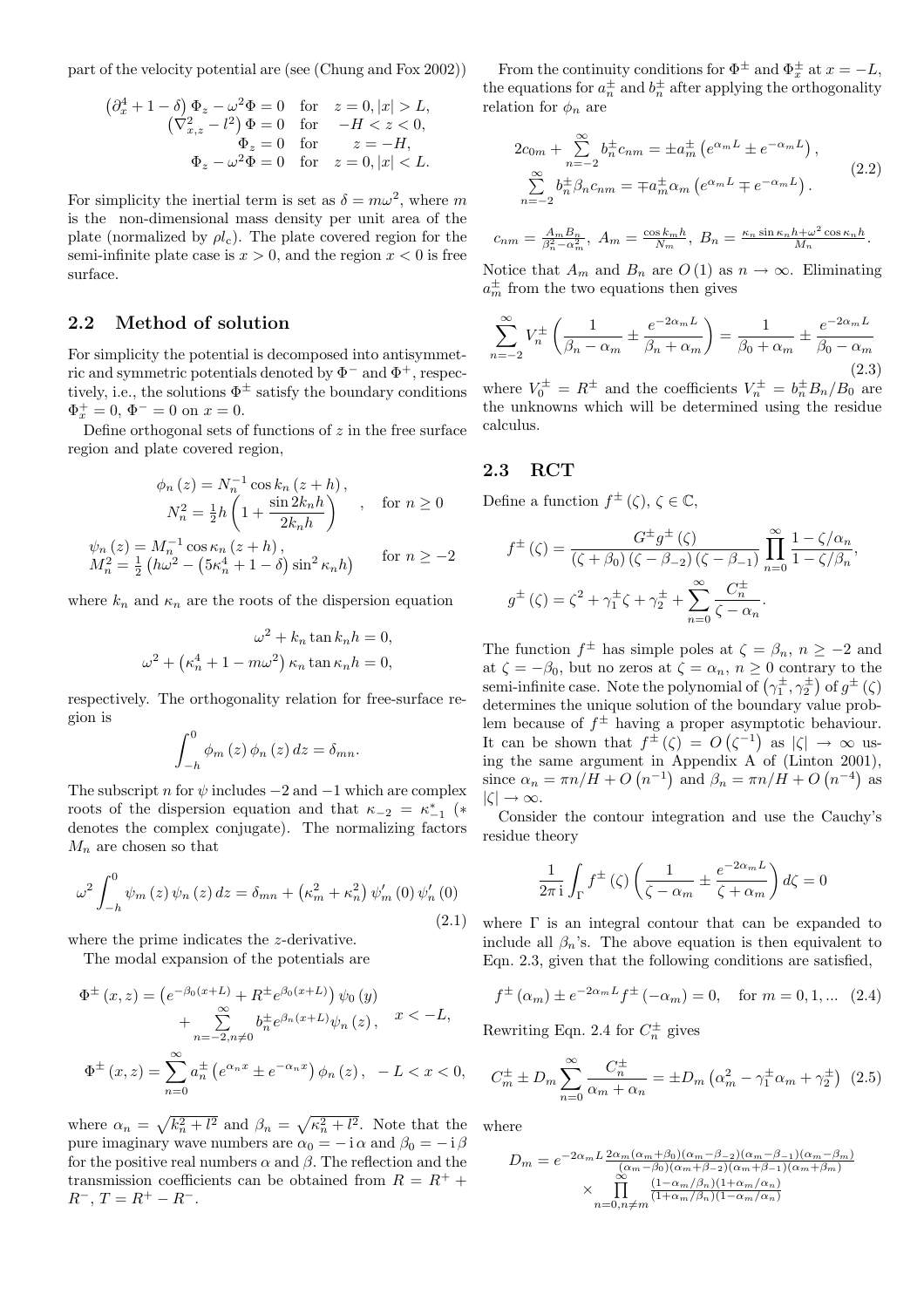for  $m \geq 0$ . Note that  $C_m^{\pm}$  decays exponentially as m becomes large because  $D_m$  decays exponentially as  $m$  becomes large. Hence only a small number of  $C_m^{\pm}$  will be required to obtain acceptable values for  $f^{\pm}(\zeta)$ . This is precisely the reason for the use of the residue calculus technique. The normalizing constant  $G^{\pm}$  can be determined by the amplitude of the incident wave, which is set to be 1. It is possible to prove that the system of equations given by Eqn. (2.5) has a unique solution with  $\sum_{m=0}^{\infty} (C_m^{\pm})^2 < \infty$ , using the method described in Appendix B of (Evans 1992).

From Eqn. 2.5,  $\{C_n^{\pm}\}\)$  can be expressed as a polynomial of  $\gamma_1^{\pm}$  and  $\gamma_2^{\pm}$  with known coefficients. The coefficients  $\{b_n^{\pm}\}$ can then be expressed as linear functions of  $\gamma_1^{\pm}$  and  $\gamma_2^{\pm}$ . When the edges of the plate are free of shear forces and bending moment the solution satisfies

$$
\Phi_{zxx}^{\pm} - l^2 \nu' \Phi_{zx}^{\pm} = 0, \Phi_{zxx}^{\pm} - l^2 \nu \Phi_{z}^{\pm} = 0, \qquad \text{at } x = -L - 0, z = 0 \qquad (2.6)
$$

where  $\nu' = 2 - \nu$ . Four linear equations of  $\gamma_1^{\pm}$  and  $\gamma_2^{\pm}$  can be formulated by substituting the modal expansion of  $\Phi^{\pm}$ into Eqn. 2.6.

#### 2.4 Coefficients of free surface

The coefficients  $\alpha_n$  can be found from Eqn. 2.2 (instead of eliminating  $\alpha_m$ ), then

$$
\sum_{n=0}^{\infty} V_n^{\pm} \left( \frac{1}{\beta_n + \alpha_m} \pm \frac{e^{-2\alpha_m L}}{\beta_n - \alpha_m} \right) = \frac{1}{\beta_n - \alpha_m} \pm \frac{e^{-2\alpha_m L}}{\beta_n + \alpha_m}
$$

$$
\pm \alpha_m a_m^{\pm} e^{-\alpha_m L} \sinh 2\alpha_m l
$$

The equivalent contour integration is

$$
\frac{1}{2\pi i} \int_{\Gamma} f^{\pm}(\zeta) \left( \frac{1}{\zeta + \alpha_m} \pm \frac{e^{-2\alpha_m L}}{\zeta - \alpha_m} \right) d\zeta = 0.
$$

This time, the resulting system of equations from the similar procedure as in the previous section is

$$
\pm \frac{4\alpha_m a_m^{\pm}}{A_m B_0} e^{-\alpha_m L} \sinh 2\alpha_m L = f^{\pm} (-\alpha_m) \pm e^{-2\alpha_m L} f^{\pm} (\alpha_m).
$$

Furthermore, because of Eqn. 2.4, the above equation becomes

$$
a_m^{\pm} = \pm \frac{f^{\pm}(-\alpha_m) e^{-\alpha_m L} A_m B_0}{4\alpha_m}.
$$
 (2.7)

Note that the procedure shown here gives the formula for  $a_m^{\pm}$ without repeating the mode matching shown in the previous section.

#### 2.5 Semi-infinite plate

The semi-infinite plate can be simplified further, because there are no length correction terms  $({C_n})$ . The complex function for the semi-infinite plate case is

$$
f(\zeta) = \frac{G(\zeta^2 + \gamma_1 \zeta + \gamma_2)}{(\zeta - \beta_0)(\zeta - \beta_{-2})(\zeta - \beta_{-1})} \prod_{n=1}^{\infty} \frac{1 - \zeta/\alpha_n}{1 - \zeta/\beta_n}.
$$

The system of equations from the mode-matching are reproduced by the contour integrations,

$$
\frac{1}{2\pi i} \int_{\Gamma} \frac{f(\zeta)}{\zeta - \alpha_n} d\zeta = 0, \text{ for } \beta_n
$$

$$
\frac{1}{2\pi i} \int_{\Gamma} \frac{f(\zeta)}{\zeta + \alpha_n} d\zeta = 0, \text{ for } \alpha_n
$$

The reflection coefficient is then given, with  $\beta_{-2} = \sigma + i \tau$ ,  $\alpha_0 = -i \alpha$  and  $\beta_0 = -i \beta$ , by

$$
R = \frac{w_{\gamma}^{-}(\alpha) (\alpha - i\beta_{0})}{w_{\gamma}^{+}(\alpha) (\alpha + i\beta_{0})} \exp [2i\chi(\alpha)],
$$
  

$$
w_{\gamma}^{\pm}(\alpha) = \alpha^{2} \pm i\gamma_{1}\alpha - \gamma_{2},
$$
  

$$
\chi(\alpha) = \frac{\pi}{2} + \tan^{-1}\frac{\alpha + \tau}{\sigma} + \tan^{-1}\frac{\alpha - \tau}{\sigma}
$$
  

$$
+ \sum_{n=1}^{\infty} \left(\tan^{-1}\frac{\alpha}{\beta_{n}} - \tan^{-1}\frac{\alpha}{\alpha_{n}}\right).
$$

The modulus of  $T$  can be obtained from the following simple relationship,

$$
|R|^2 + \frac{\beta}{\alpha \omega^2} |T|^2 = 1.
$$

The value of  $T$  is given by

$$
T = \frac{2\alpha (\alpha - \beta) w_{\gamma}^{+}(\beta)}{A_0 B_0 w_{\gamma}^{+}(\alpha)} P,
$$
  
\n
$$
P = \frac{(\alpha - i\beta_{-2}) (\alpha - i\beta_{-1})}{(\beta - i\beta_{-2}) (\beta - i\beta_{-1})} \prod_{n=1}^{\infty} \frac{(1 + i\beta/\alpha_n) (1 + i\alpha/\beta_n)}{(1 + i\beta/\beta_n) (1 + i\alpha/\alpha_n)}.
$$

 $\sinh 2\alpha_m L$ . and transmission coefficients for the case of plate to water, It is a straightforward procedure to derive the reflection i.e., wave is incident from  $x = \infty$ . The complex function that is required for the solution is

$$
f(\zeta) = \frac{G(\zeta^2 + \gamma_1 \zeta + \gamma_2)}{(\zeta + \beta_0)(\zeta - \beta_{-2})(\zeta - \beta_{-1})} \prod_{n=0}^{\infty} \frac{1 - \zeta/\alpha_n}{1 - \zeta/\beta_n}.
$$

The conservation of energy relationship now is

$$
|R|^2 + \frac{\alpha_0 \omega^2}{\beta_0} |T|^2 = 1.
$$

Further simplification when  $\delta = \theta = 0$  is given in (Linton and Chung 2002).

## 3 Results and analyses of the computation

The numerical computation requires minimal computation technique, which is one of the advantages of the RCT. Figs. 1 and 2 show the results of the computation with the reflection coefficients and the magnitude of the surface. The rapidly fluctuating feature 'spikes' seen in the high frequency region in Fig. 1 is due to 'resonance'. The curves of the reflection coefficient show a series of discrete frequencies that correspond to perfect transmission. Fig. 2 shows the magnitude of the surface deflection for  $\omega = 0.2, 0.5, 1, 3$ . The magnitude of the incident wave is one for all cases. Note that in the preceding sections the magnitude of the potential was one.